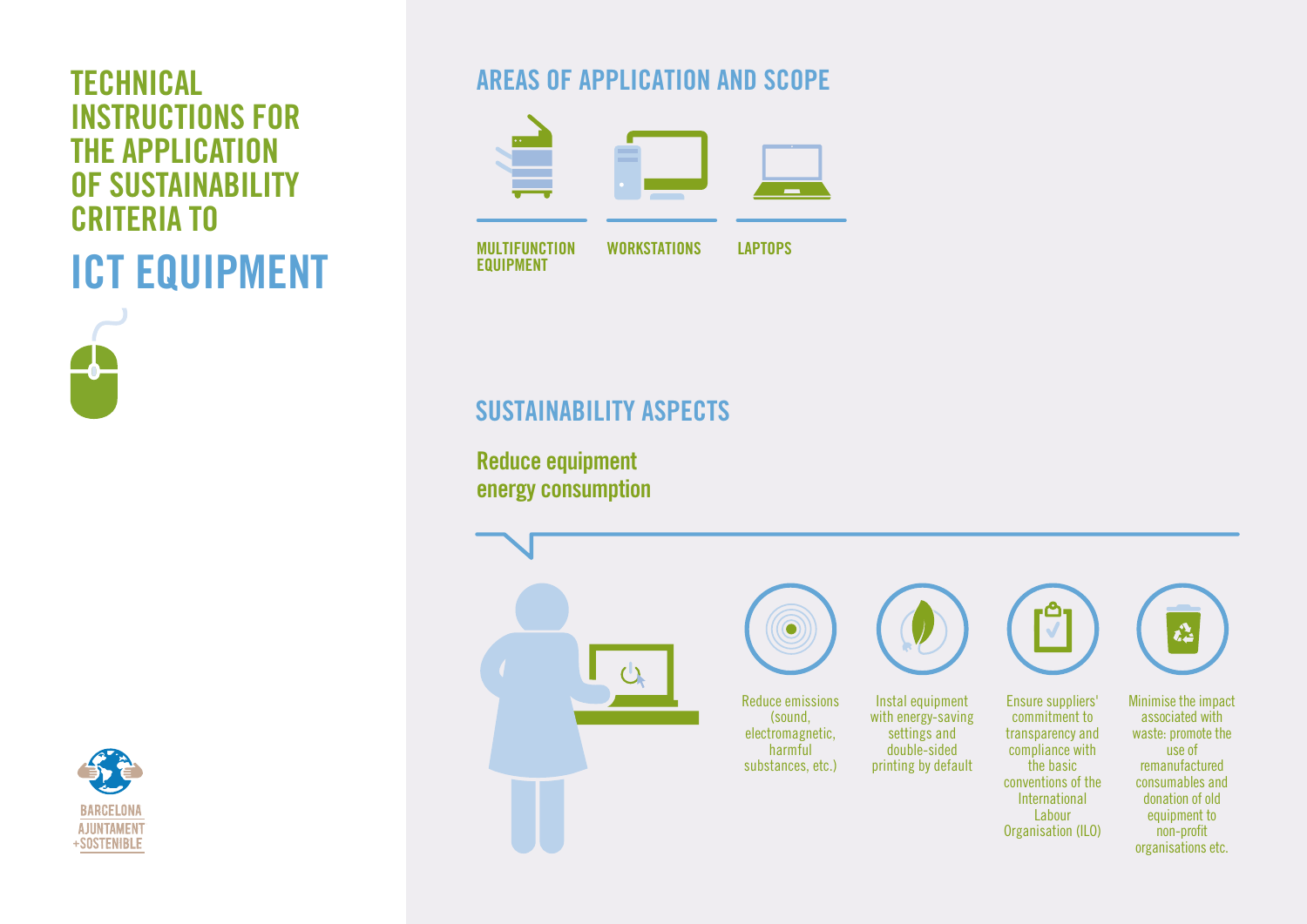

# TECHNICAL INSTRUCTIONS FOR THE APPLICATION OF SUSTAINABILITY CRITERIA TO ICT EQUIPMENT

Barcelona City Council, in accordance with the strategies outlined in the 2012- 2022 Citizen Commitment to Sustainability and the Plan for Energy Self-sufficiency, is working towards minimising the environmental impact of the use of ICT equipment needed for the municipal services.

These technical instructions are an answer to the 2013 Government Measure on Responsible Public Procurement using Social and Environmental Criteria and the Mayoral Decree on Responsible Public Procurement using Social and Environmental Criteria of 20 November 2013, which provides for the publication of technical instructions that define specific environmental criteria that must be applied in the purchasing and contracting of groups of products and services that have been defined as priorities, which include ICT equipment.





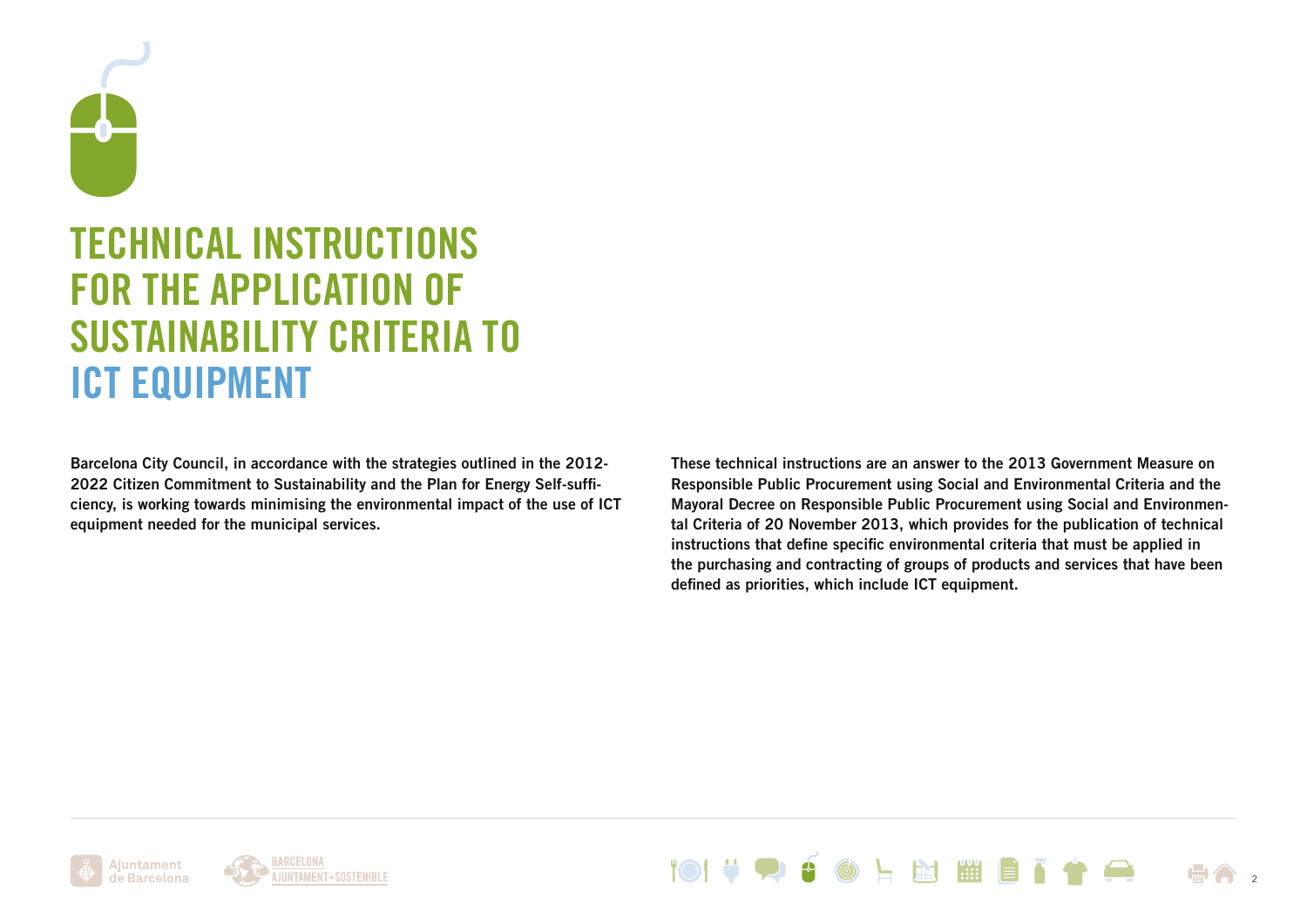# 1 SUBJECT MATTER

These technical instructions aim to define, in accordance with the Mayoral Decree on Responsible Public Procurement using Social and Environmental Criteria, the criteria for environmental clauses in the procurement of ICT equipment (for any of the possible procurement types: purchase, leasing or renting).

To achieve this objective, these instructions:

- a. Define the different types of ICT equipment covered by the instructions.
- b. Define the priorities in their procurement.
- c. Define the environmental criteria to be applied in the acquisition of the different types of equipment.
- d. Establish the monitoring system.

# 2 AREA OF APPLICATION

# 2.1 Subject area

In accordance with the Mayoral Decree on Responsible Public Procurement using Social and Environmental Criteria these instructions must be complied with in any public sector contracts signed by Barcelona City Council and its dependent organisations with the power to adjudicate (contracting authorities), whose contractual subject matter is outlined in Section 3, "Scope".

# 2.2 Inclusion in procurement documents

All contracting bodies must comply with these instructions, and must ensure that, in all cases and according to the type of equipment, the basic environmental criteria are applied.

# 2.3 Exceptions and justification report

In accordance with the Mayoral Decree on Responsible Public Procurement using Social and Environmental Criteria, the competent contracting bodies or those responsible for contracting may consider that the contract's characteristics are not suitable for including of some or all of the environmental clauses set out in these instructions. In these cases, the competent contracting body will duly justify this in the procurement record, in accordance with the points set out in Section 4.2.

# 3 SCOPE

These instructions establish specific criteria for the following ICT equipment:

- Multifunction devices
- Workstations
- Laptops

These instructions apply to contracts for the acquisition of commonly used ICT equipment (including leasing and renting options).

However, these instructions do not apply to small printers or fax machines, mobile phone devices, touch-screen tablets, PDAs or other similar electronic devices, or servers or data





**M** 3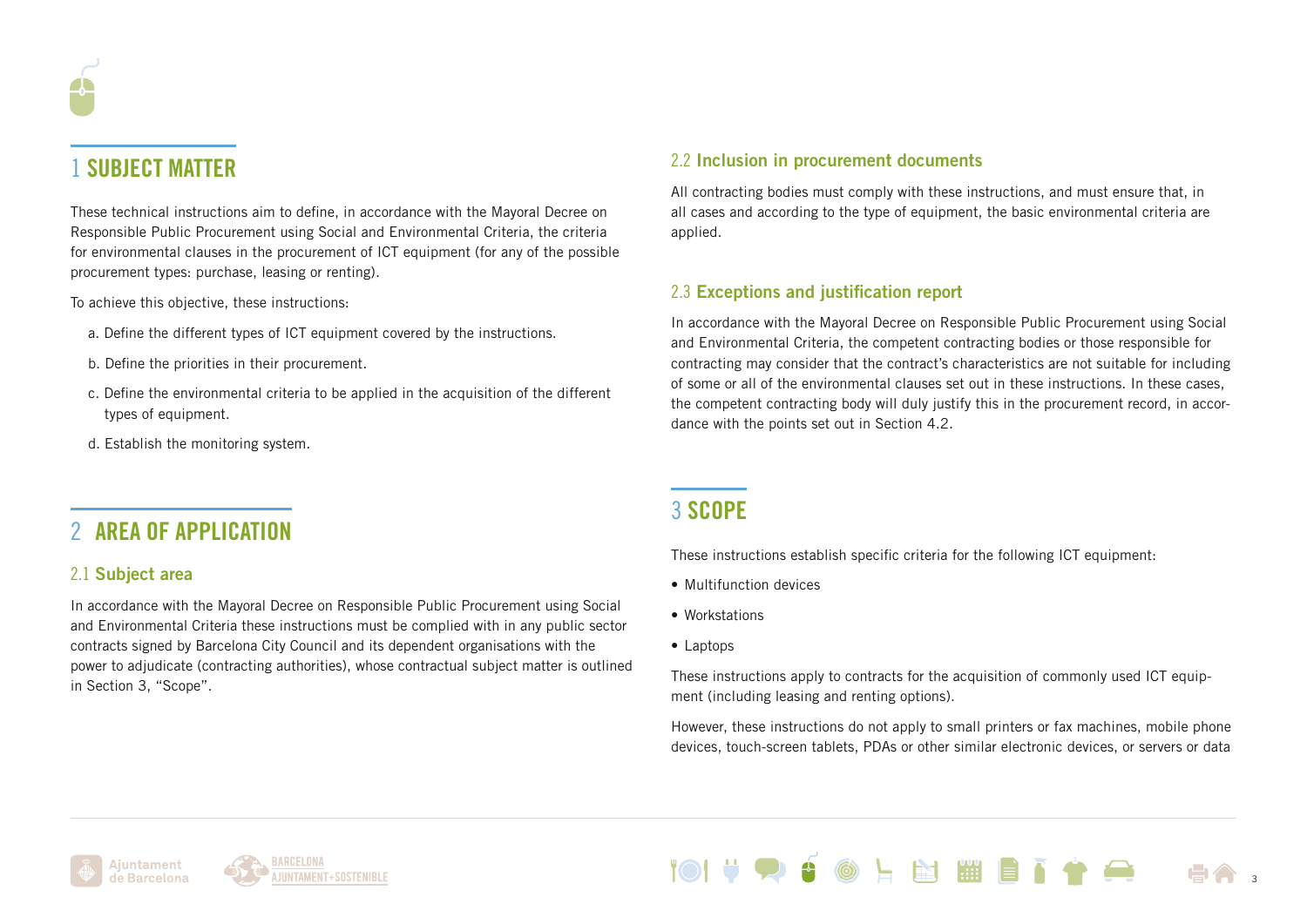

centres (be they in-house or external). Nevertheless, the priorities and lines of action indicated in these instructions should inform their procurement.

Nor will this apply to contracts for services requiring the use of computer systems such as those described in the scope, although the priorities and lines of action indicated in these instructions should inform their procurement.

# 3.1 Definitions

PThe following definitions are for the types mentioned:

### Multifunction equipment

A product comprising a device or combination of integrated devices designed to print images and documents. It includes at least the following functions: printing, copying, scanner and fax. It can be connected to the electricity grid or the data network.

### **Workstation**

A product comprising a computer, a screen, a keyboard and a mouse. The computer is a device for IT operations and data processing with a central processing unit (CPU) and is able to work with input devices and screens. The computer can be a desktop, an integrated desktop (with an all-in-one screen and computer) or a thin client. The screen is the display that shows output information from the computer and it can be separate or integrated into the computer.

### Laptop computer

A computer with an integrated screen (at least 9 inches in the diagonal) designed specifically to be portable and to work for long periods of time without needing to be connected to an electricity grid, although it can work with a built in battery or other portable power source.

# 4 PRIORITIES FOR ICT EQUIPMENT

# 4.1 Priorities

An important aspect of ICT equipment is the fact that its environmental impact is associated to its use phase. As such, in accordance with Barcelona City Council's various commitments to environmental protection, climate change and energy savings and bearing in mind the differences in environmental impact linked to different types of equipment, criteria must be established in order to:

- Reduce the energy consumption linked to equipment use.
- Reduce all types of emissions (sound, electromagnetic, harmful substances, etc.) that might affect the environment or human health.
- Minimise the impact from waste, in particular from consumables, encouraging reuse and recycling as far as possible.

# 4.2 Justification report

Should the competent contracting body consider the priorities mentioned in the previous section, certain specifications or environmental criteria to be inapplicable, or where the contract itself is considered inappropriate for the application of these instructions, they must indicate and detail their reasons for this in a justification report, stating as a minimum:

- The special requirements and characteristics of the service being contracted.
- A reasoned justification explaining the infeasability of balancing these special requirements with the established environmental priorities, requirements or criteria.
- Or, a financial justification based on the total cost of ownership (TCO).

This report will be made available to those responsible for monitoring these instructions, when required.

图图图

4



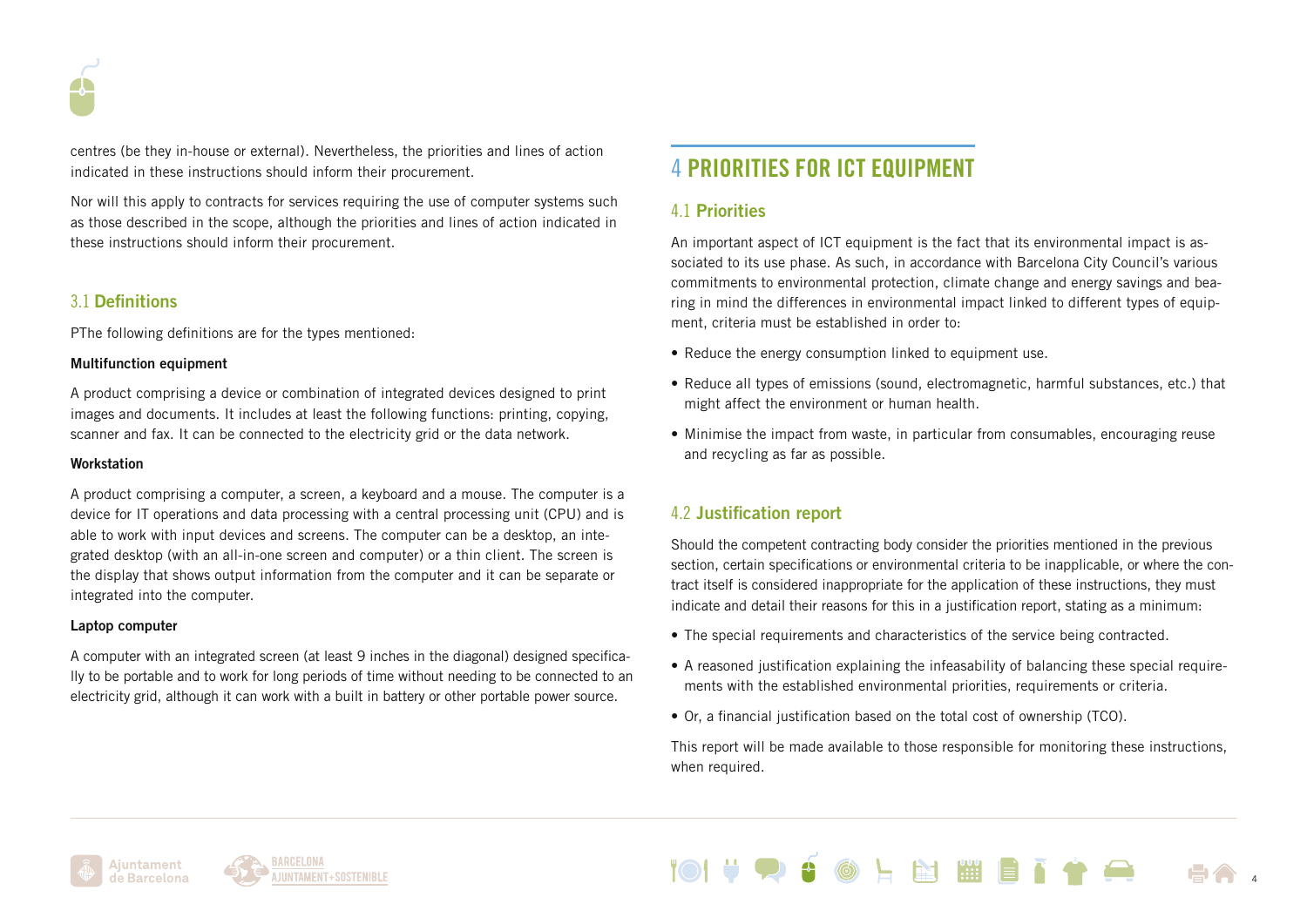

# 5 ENVIRONMENTAL CRITERIA FOR THE PROCUREMENT OF ICT EQUIPMENT

The following table shows the different sustainability aspects for each of the types of equipment indicated:

| <b>Multifunction</b><br>devices | Basic technical criteria    |
|---------------------------------|-----------------------------|
|                                 | Energy efficiency           |
|                                 | Sound emissions             |
|                                 | Limiting harmful substances |
|                                 | Consumables                 |

| <b>Workstations</b> | <b>Computers</b>  | <b>Screens</b>                              |
|---------------------|-------------------|---------------------------------------------|
|                     | Energy efficiency | Energy efficiency                           |
|                     | Sound emissions   | Ergonomics and electromagnetic<br>emissions |
| <b>Laptops</b>      | Energy efficiency |                                             |
|                     | Sound emissions   |                                             |

Ergonomics and electromagnetic emissions

The procurement documents must ensure bidders provide the documentation demonstrating compliance with the criteria stipulated. The following articles indicate when the criteria can be included as technical specification or as award criteria. In the latter case, the contracting body will have to determine the score given for compliance with each of the award criteria and the corresponding evaluation formula.

Where a single tender involves the contracting of several different services, these must be separated in lots and each lot must include the relevant criteria.

# 5.1 Criteria for multifunction devices

When acquiring multifunction devices, the following basic environmental criteria will apply.

### I- Basic technical criteria

The contracting body will establish the following requirements with regard to the equipment's technical characteristics:

- They must be able to print, copy and scan in duplex automatically
- They must guarantee technical compatibility for printing and copying on both 100% post-consume recycled paper as well as non-recycled paper in accordance with standard EN 12281 or equivalent.
- Cartridges (of black and white and colour ink or toner) must be individually and independently exchangeable.
- The equipment have a printing confirmation system compatible with the user cards defined by the City Council.

In case of leasing or renting contracts, the contracting body may require that, on top of the manufacturer's guarantee, the suppliers of the equipment and associated services:

• Guarantee the equipment is compatible and works correctly with remanufactured toner cartridges.

**图** 

5



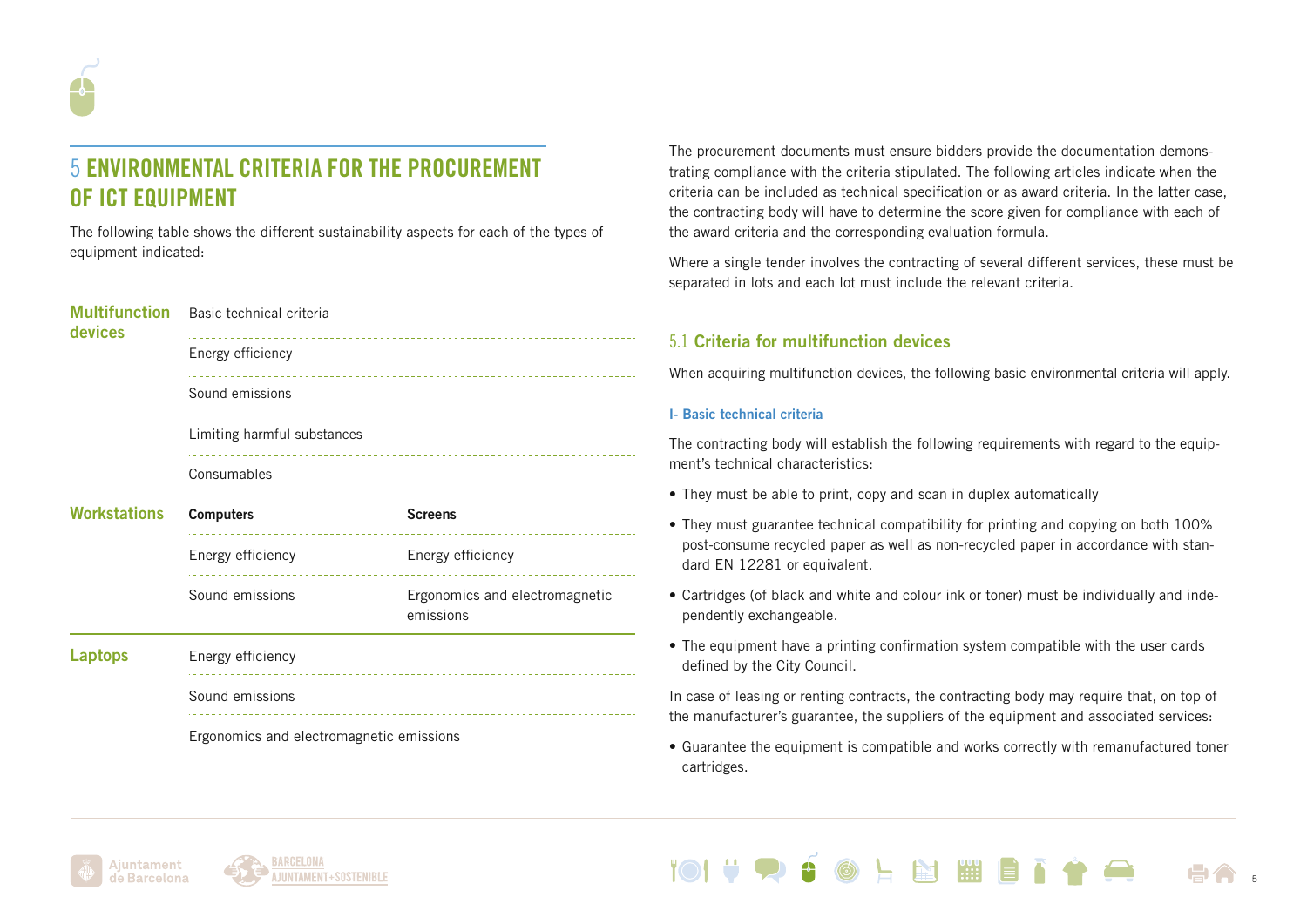

#### II- Energy efficiency

The contracting body will require the equipment comply with TEC, Typical Energy Consumption, requirements as established by the latest version of Energy Star or equivalent.

#### III- Levels of sound emissions

The contracting body will require that the sound levels (in LWAd, declared A-weighted sound power level) of multifunction devices be no higher than 75 dB(A), in accordance with standard EN ISO 7779:2010 and EN ISO 9296:1988 or equivalent, as stipulated in the Blue Angel or the Nordic Swan ecolabels.

#### IV- Limiting harmful substances

The contracting body will require that the equipment does not exceed the levels of emission of harmful substances described in the following table, calculated in accordance with the procedure defined in the Blue Angel ecolabel or equivalent.

| <b>Substances</b>                       |                  | <b>B/W equipment</b> Colour Equipment |
|-----------------------------------------|------------------|---------------------------------------|
| <b>Dust</b>                             | 4 mg/hour        | 4 mg/hour                             |
| TVOC (Total volatile organic compounds) | 10 mg/hour       | 18 mg/hour                            |
| Ozone                                   | 1.5 mg/hour      | 3 mg/hour                             |
| <b>Styrene</b>                          | 1 mg/hour        | 1.8 mg/hour                           |
| <b>Benzene</b>                          | $<$ 0.05 mg/hour | $<$ 0.05 mg/hour                      |

### V- Consumables

Where the contract for the supply of multifunction devices includes the supply of consumables (such as in leasing or renting contracts), the contracting body will include as award criteria that bidding companies guarantee the quality criteria and any maintenance tasks they may be required to carry out, and the inclusion of the supply of consumables (toner and ink cartridges) that:

- Are remanufactured and complying with the printing quality requirements defined in DIN standard 33870 (DIN 33870-1 for black and white and 33870-2 for colour) or equivalent.
- Comply with the limits on the presence of dangerous substances defined in Type 1 ecolabels (Blue Angel, Nordic Swan, Austrian Ecolabel) or equivalents.

In the case of contracts involving the replacement of consumables, the contracting body may require as contract performance clause, the successful tenderer to send used cartridges to be remanufactured. To this end, when signing the contract, the successful tenderer should supply the contracting body with documentation confirming an agreement with the company that will remanufacture the cartridges.

# 5.2 Criteria for workstations

During the acquisition of workstations, the following environmental criteria will be considered.

# 5.2.a Computers

### I- Energy efficiency

The contracting body will require computers to comply with the energy consumption requirements TEC (Typical Energy Consumption) and energy management as established in the latest version of Energy Star or equivalent.





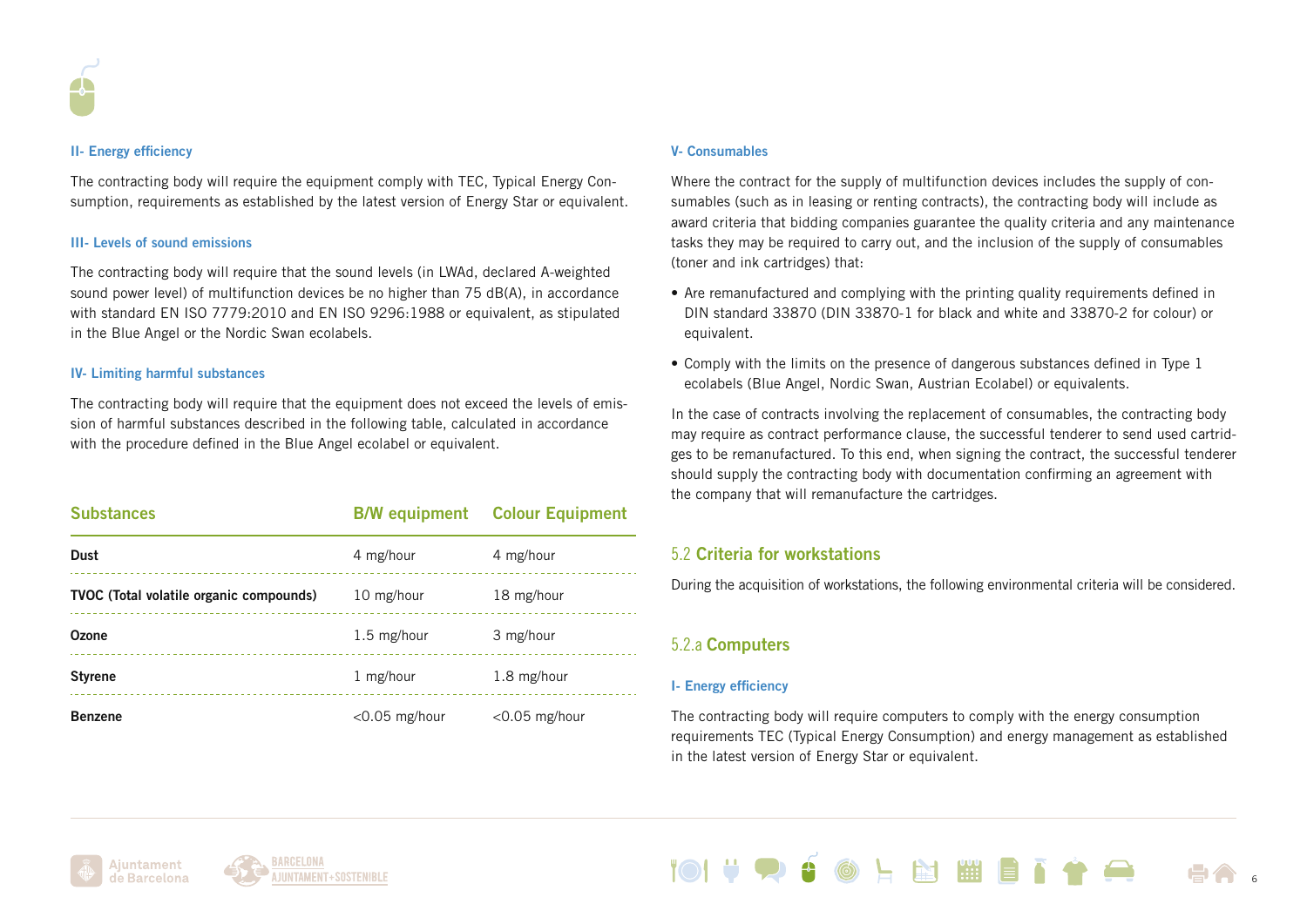

#### II- Levels of sound emissions

The contracting body will consider as award criteria that sound emissions from computers comply with the limits set by the TCO Certified Desktops and TCO Certified All-in-One PCs standards, as stated in the European Ecolabel, Blue Angel, Nordic Swan or equivalent:

### *Declared A-weighted sound power level (LWAd)*

| In standby mode                          | 40 dB(A) $*$ |
|------------------------------------------|--------------|
| When the hard disk<br>reader is accessed | 45 $dB(A)^*$ |

\*calculated according to EN ISO 7779:2010 and expressed in accordance with ISO 9296:1988 or equivalent

## 5.2.b Screens

#### I- Energy efficiency

The contracting body will require screens to comply with the energy consumption requirements TEC (Typical Energy Consumption) and energy management established in the latest version of Energy Star or equivalent.

#### II- Ergonomics, electromagnetic emissions

The contracting body will require screens to comply with the requirements relating to ergonomics and electromagnetic emissions established in the TCO Certified Displays and TCO Certified All-in-One PCs standards or equivalent.

## 5.3 Criteria for laptops

In the acquisition of laptops, the following environmental criteria will be considered.

### I- Energy efficiency

The contracting body will require computers to comply with the energy consumption requirements TEC (Typical Energy Consumption) and energy management as established in the latest version of Energy Star or equivalent.

### II- Levels of sound emissions

The contracting body will consider as award criteria that the sound emissions from computers comply with the limits set by the TCO Certified Notebooks standard, as stated in the European Ecolabel, Blue Angel, Nordic Swan or equivalent:

#### *Declared A-weighted sound power level (LWAd)*

| In standby mode                          | 35 dB(A) $*$ |
|------------------------------------------|--------------|
| When the hard disk<br>reader is accessed | 40 $dB(A)^*$ |

\*calculated according to EN ISO 7779:2010 and expressed in accordance with ISO 9296:1988 or equivalent

#### III- Ergonomics and electromagnetic emissions

The contracting body will consider as award criteria the compliance with the requirements on ergonomics and electromagnetic emissions established in the latest version of the TCO Certified Notebooks and as stated in the European Ecolabel, Blue Angel, Nordic Swan or equivalent.





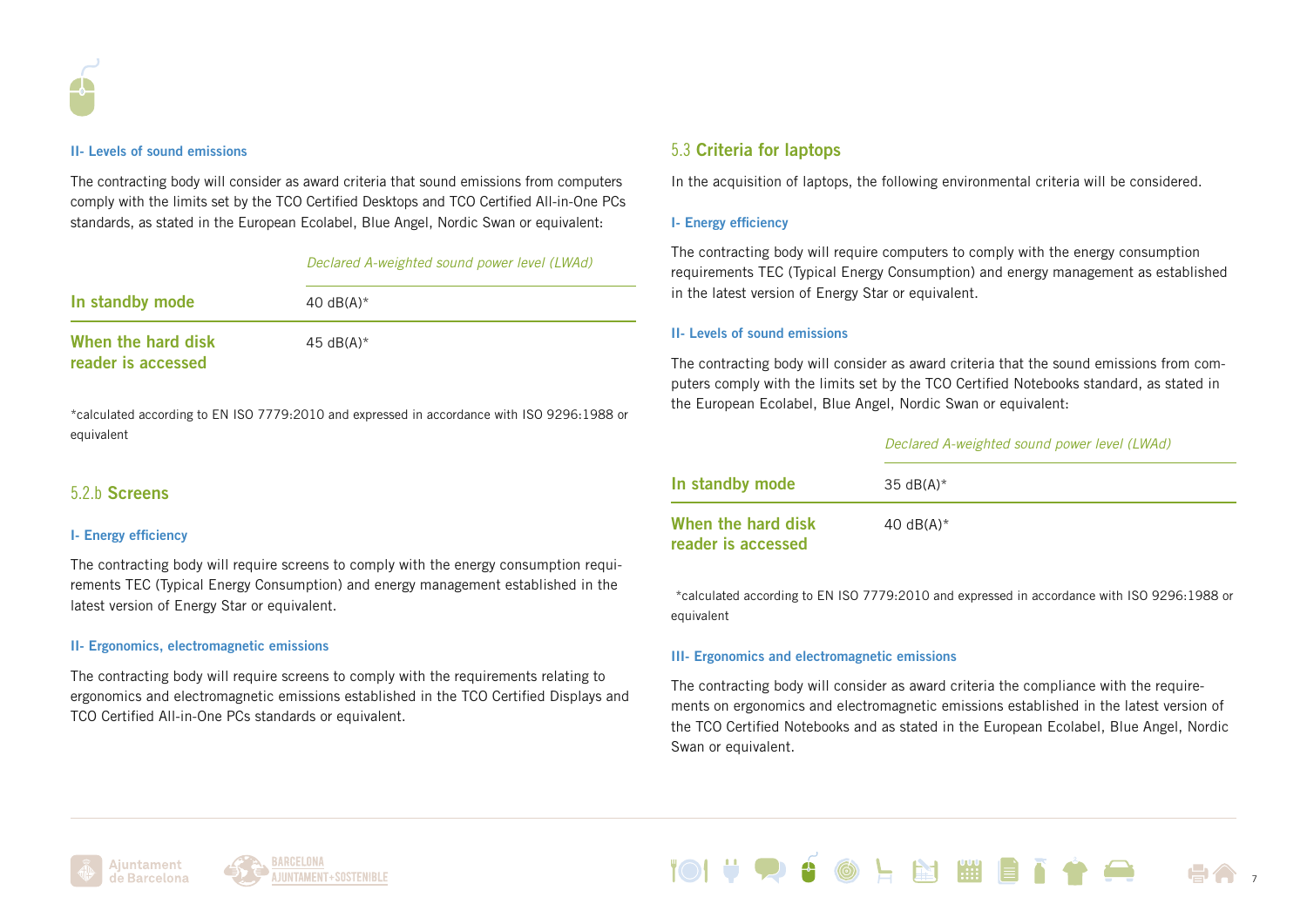

# 5.4 Criteria for the supply of all types of computer equipment

#### I- Guarantee

In the case of the purchase of IT equipment, the contracting body will require equipment has a minimum warranty of 3 years.

Additionally, the contracting body will consider as award criteria extendings this warranty beyond the 3-year minimum.

### II- Installation of new equipment

Installation of the equipment with the energy saving settings, double-sided printing, etc., defined by default, in accordance with the defined user profiles.

The contracting body must include, as contract performance clause, in all contracts for the supply of any type of IT equipment, the requirement for the successful tenderer to leave the area clear of packaging (cardboard boxes, protective wrapping, plastic, etc.) once the equipment has been installed, as well as disposing of any waste generated during the installation (pieces, cables, etc.).

To this end, before installing any equipment, the contracting body and successful tenderer will agree on the methods to be used to remove the different types of waste (paper/ cardboard, plastic, pieces/cables, etc.) and the area or place where each type of waste can be disposed of. Once the installation has taken place, it will be the responsibility of the successful tenderer to dispose of the waste following the agreed protocol.

#### III- Disposing of old equipment

In cases where the contract provides for the disposal of the old equipment, the contracting body may require equipment in working condition to be donated free of charge to non-profit organisations. If this is not possible, the company will have to ensure it will be handled correctly.

Once the equipment has been removed, the successful tenderer must present the corresponding management report, with documents showing what was done with the old equipment (agreements with NGOs, acceptance forms from authorised handlers, etc.).

### IV- Supply chain

The contracting body must require bidding companies to commit to working towards adopting measures to guarantee transparency and good working conditions, and must at least comply with the ILO's basic conventions throughout the value chain of the products supplied. To this end, bidding companies should include a document showing the measures they plan to implement to meet this requirement as part of their offer.

The contracting body will set criteria obliging the successful tenderer to sign a commitment to meet and collaborate on any demands and initiatives the City Council may have or undertake in the future.

# 6 MONITORING SYSTEM

In accordance with the Mayoral Decree on Responsible Public Procurement using Social and Environmental Criteria, the person responsible for the contract will ensure that the awarded company complies with and executes the environmental clauses included in the contract. While those managing the + Sustainable City Council Programme do not have an automated system to monitor the environmental aspects of contracts, the person responsible for the contract will supply the following information via the email address [ajuntamentsostenible@bcn.cat:](mailto:ajuntamentsostenible%40bcn.cat?subject=)

- Procurement documents.
- A copy of the adjudication report with information on the evaluation of the environmental criteria in the bids.

8